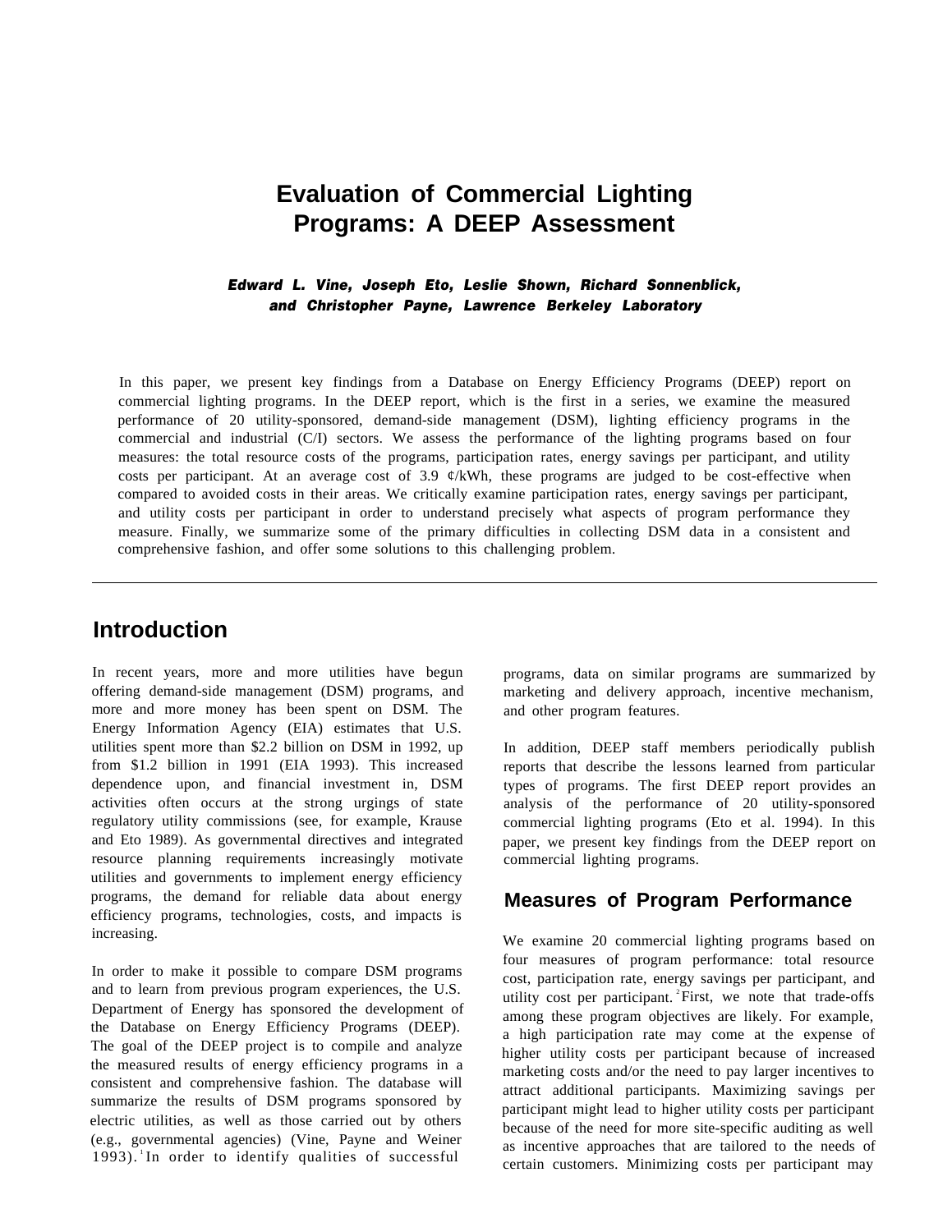require the utility to offer smaller rebates and thus have difficulty in attracting a large number of participants. Finally, minimizing the total resource cost could lead to low participation rates, low savings per participant, or high utility costs per participant. In short, it is unclear that any one of these measures is appropriate when pursued independently of the others. The appropriateness of a specific performance measure will depend on the perspective one uses in examining DSM programs (e.g., acquiring a cost-effective resource, meeting internal organization objectives, or comparing program performances among utilities).

In this paper, we identify the difficulties involved in calculating these measures consistently and discuss the extent to which they are useful in assessing the performance of DSM programs. In addition, we summarize some of the primary difficulties involved in collecting data on DSM programs and suggest some ways of addressing this challenging problem.

### **Program Selection**

Three objectives guided the process of selecting the DSM programs in our sample. First, we focused on commercial lighting programs because commercial lighting is perceived to be one of the largest and most cost-effective demand-side resources available to utilities. Second, because both lighting technologies and utility experience with demand-side programs are evolving rapidly, we sought cost and savings information for the most recent program year that it was available. Third, and most important, in order to estimate the total resource cost of energy efficiency, we considered only those commercial lighting programs for which we could obtain information on the total cost and performance of the program. For each program, we needed information on: (1) postprogram evaluation of energy savings; (2) total cost of the program to the utility; (3) total cost of the program to participating customers; and (4) economic lifetimes of measures installed through the program. These final requirements proved decisive in choosing the final set of programs analyzed in this report and restricted our focus to 20 out of the more than 50 programs we considered initially.

Table 1 shows the life-cycle stage, start date, program year examined, and eligibility criteria for each program. DSM programs are new undertakings for many utilities. Four of our commercial lighting programs are pilot programs, while 11 have been in full-scale operation for less than two and a half years. Several of the full-scale programs have been in operation for some time although the utility has sometimes changed the program name. Most of the full-scale programs appear to have been preceded by pilots.

A distinguishing feature of the lighting programs in our sample is that all utilities provided explicit incentives for program participation. The incentives distinguish these programs from information-only or audit-only programs, although providing information and audits is an important adjunct element of several programs. Sixteen of the twenty C/I lighting programs offered rebates to customers and four programs offered both the lighting equipment and installation at no cost to the customer. We refer to these latter programs, which require no out-of-pocket investment on the part of the customer, as "direct install" programs. <sup>3</sup>Among programs offering rebates, the rebate amounts, types, and delivery mechanisms differed significantly (Eto et al. 1994).

The major categories of lighting equipment offered by the programs included compact fluorescent lamps; electronic ballasts; high-efficiency magnetic ballasts; reflector systems; T-8 efficient fluorescent lamps; T-12 efficient fluorescent lamps; lighting controls; and high intensity discharge (HID) lamps. It is important to emphasize that, in contrast to the diversity of measures *offered* by the programs, the measures actually *installed* may be limited to a few categories. Most frequently, retrofits in the 20 programs we studied replaced standard incandescent and fluorescent lamps with more efficient fluorescent products.

### **Total Resource Costs**

One of the foremost goals of utility-sponsored lighting efficiency programs is the acquisition of a cost-effective energy resource in the context of an integrated resource plan. From this economic perspective, the most appropriate measure of program success is the total resource cost of energy efficiency. We calculate the total resource costs for the 20 lighting programs by levelizing the total cost of the energy savings over lifetime energy savings. The information required for this calculation includes annual energy savings, the costs incurred by the utility as well as program participants, the economic lifetimes of installed measures, and a discount rate. We report these data in a consistent fashion to allow direct comparability among programs.

Below, we briefly discuss some key features of the energy savings and cost estimates; for a detailed discussion, see Eto et al. (1994).

#### **Annual Energy Savings**

The energy savings estimates in our study are based on post-program evaluations. To ensure consistency in the specification of energy savings across programs, we subjected the energy savings reported by the utilities to a three-step review. First, where a utility had estimated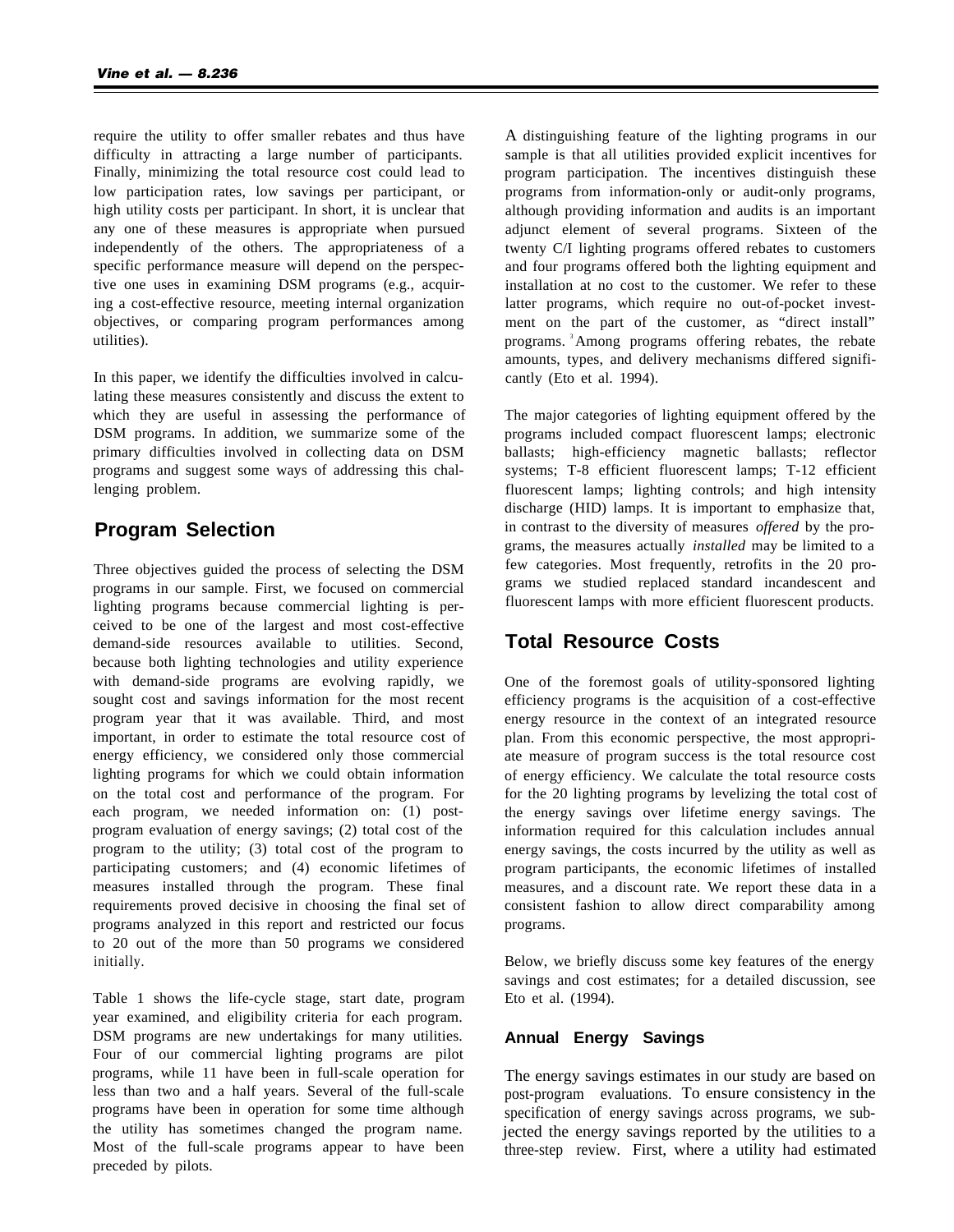|                              | Life-Cycle        |                        | Program           | <b>Specific</b>                                |
|------------------------------|-------------------|------------------------|-------------------|------------------------------------------------|
| <b>Utility</b>               | <b>Stage</b>      | <b>Start Date</b>      | Year <sup>1</sup> | <b>Eligibility Criteria</b>                    |
|                              |                   |                        |                   | Small non-residential customers with a peak    |
| <b>Boston Edison</b>         | <b>Full-Scale</b> | Late 1989              | 1991              | $demand < 150$ kW                              |
| <b>Bangor Hydro-Electric</b> | Pilot             | March 1986             | 86-88             | All C/I customers                              |
| <b>Bonneville Power</b>      |                   |                        |                   | All high-ceilinged C/I warehouse facilities in |
| Administration               | Pilot             | Nov. 1985              | 86-87             | the Clark County area                          |
| Central Hudson Gas &         |                   |                        |                   | All $C/I/A2$ , municipal, and not-for-profit   |
| Electric                     | Full-Scale        | June 1990              | 90-91             | customers                                      |
| Central Maine Power          | <b>Full-Scale</b> | 1985                   | 1992              | All C/I/A customers                            |
| Con. Edison of NY            | Full-Scale        | Jan. 1990              | 1991              | All C/I customers                              |
| Green Mountain Power         |                   |                        |                   | Large C/I customers w/ average monthly elec.   |
| (Large C/I)                  | <b>Full-Scale</b> | Dec. 1991              | 1992              | use >12,500 kWh from Dec. - March <sup>3</sup> |
|                              |                   |                        |                   | Small C/I customers w/ average monthly elec.   |
| Green Mountain Power         |                   |                        |                   | use >300 kWh but <12,500 kWh from Dec. -       |
| (Small C/I)                  | Full-Scale        | May 1992               | 1992              | March                                          |
| Iowa Electric Light and      |                   |                        |                   | All C/I/A customers in Spirit Lake &           |
| Power                        | Pilot             | May 1990               | 1990              | Marshalltown service areas                     |
| New England Electric         |                   |                        |                   | All C/I customers                              |
| System (EI)                  | Full-Scale        | <b>July 1989</b>       | 1991              |                                                |
| New England Electric         |                   |                        |                   | Small C/I customers w/ monthly billing         |
| System (Small C/I)           | Full-Scale        | <b>June 1990</b>       | 1991              | demand $<$ 50 kW or annual use $<$ 150,000 kWh |
| Niagara Mohawk               | Full-Scale        | Nov. 1989              | 1991              | All C/I customers                              |
| Northeast Utilities          | Full-Scale        | March 1986             | 1991              | All non-residential customers                  |
| New York State               |                   |                        |                   |                                                |
| Electric & Gas               | Full-Scale        | Jan. 1991              | 1991              | All C/I customers                              |
| Potomac Electric             |                   |                        |                   |                                                |
| Power Co.                    | Full-Scale        | March 1990             | 90-91             | All commercial customers                       |
| Pacific Gas & Electric       | Full-Scale        | Jan. 1990 <sup>4</sup> | 1992              | All C/I/A customers                            |
| Southern CA Edison           | Full-Scale        | 1978                   | 1992              | All C/I/A customers                            |
| Seattle City Light           | Pilot             | <b>July 1986</b>       | 1990              | All commercial customers                       |
| San Diego Gas &              |                   |                        |                   |                                                |
| Electric                     | Full-Scale        | Oct. 1990              | 1992              | All C/I/A customers                            |
| Sacramento Municipal         |                   |                        |                   | Small commercial customers with an energy      |
| <b>Utility District</b>      | Full-Scale        | Jan. 1986              | 1988              | demand $\leq 50$ kW                            |

| Table 1. Overview of Twenty Commercial Lighting Programs |
|----------------------------------------------------------|
|----------------------------------------------------------|

<sup>1</sup> For each program, this is the program year that we examine in the DEEP report.

<sup>2</sup> Commercial/Industrial/Agricultural

 $3$  In addition, all C/I customers with five or more locations under the same corporate umbrella were eligible to participate.

<sup>4</sup> Although the current version of this program began in 1990, PG&E has operated some version of this C/I/A rebate program since the 1970s.

program savings based on measured consumption data to the tracking database estimate from the previous year (such as data from billing analyses or end-use metering), and applied the previous year's ratio to the current we reported savings as presented by the utility without program year. This procedure was used for two programs. passing judgment on the accuracy of the savings estima- Third, where energy savings estimates were based only on tion. This procedure was used for nine programs. Second, a tracking database, we adjusted energy savings using a where the utility had estimated energy savings based on 75% adjustment factor. This procedure was used for the measured consumption for a previous program year, we final nine programs. The 75% adjustment factor is based calculated the ratio of the measured consumption estimate on the ratio of energy savings calculated with measured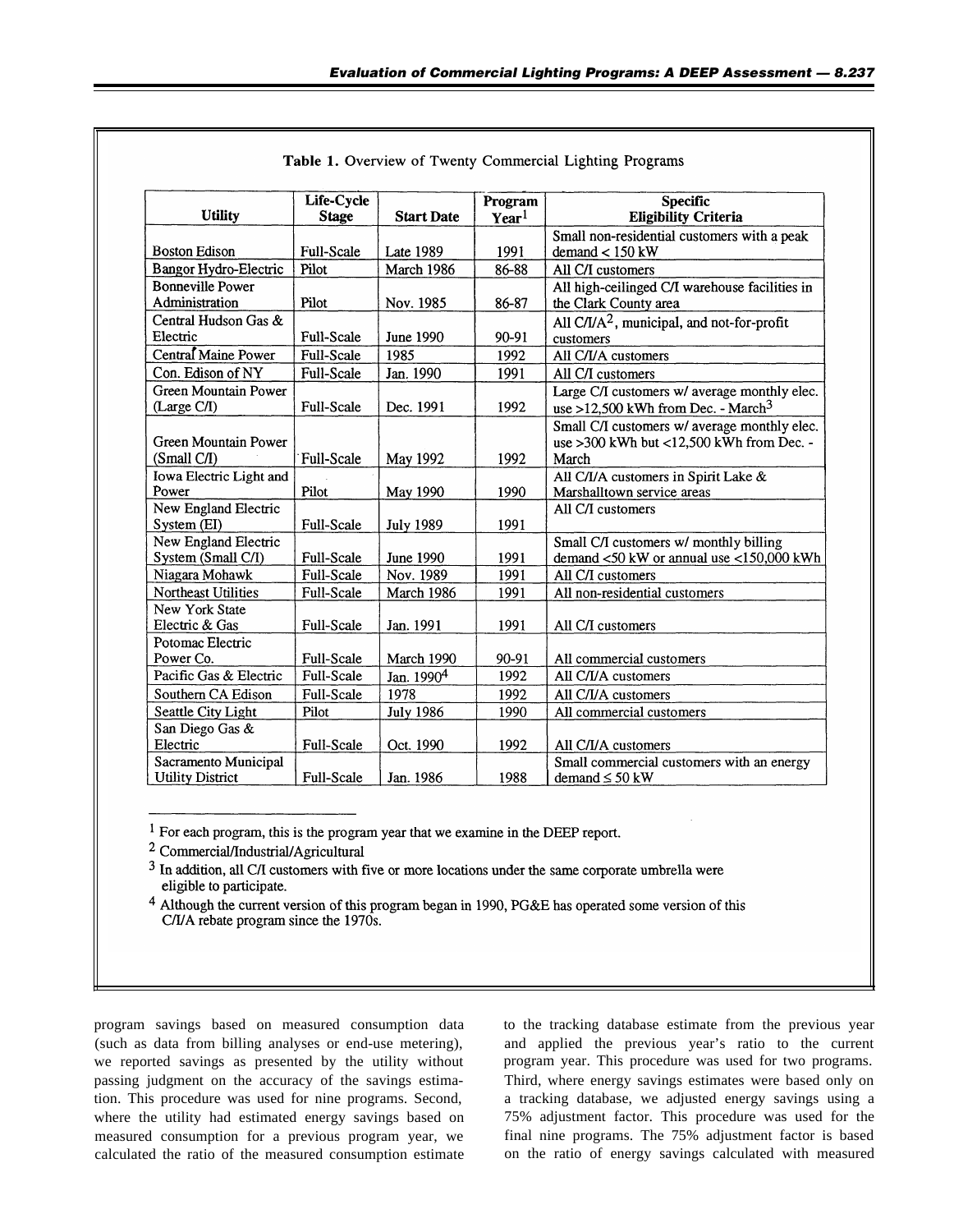consumption data to energy savings calculated with tracking database data, for programs where both estimates were available.

We examined program performance from the total resource cost perspective, which is concerned with the total cost of efficiency measures, without regard to who bears those costs. Consequently, although many utilities adjusted their energy savings estimates downward in order to account for the effects of free riders, we added back in the energy savings from free riders to estimates that excluded them. We included free rider savings so that the savings estimates remained consistent with the measure costs. We included all costs incurred by the utility and participants (including free riders) as well as all energy savings accrued by program participants (including free riders). <sup>4</sup>

#### costs

The total resource cost of energy efficiency acquired through utility-sponsored commercial lighting programs can be split into measure costs and program administrative costs. Measure costs refer to the costs of acquiring and installing the energy efficiency measure. Administrative costs refer to the non-measure costs borne by the utility in implementing the programs that lead to the installation of the measures (Berry 1989). The measure and administrative costs incurred by the utilities were generally welldocumented, although we found that assignment to specific cost categories was reported inconsistently (see below).

Customer cost contributions are an important, yet often overlooked, component of the total cost of a DSM program. For utility programs that do not pay the full incremental cost of a DSM measure, omission of the customer cost contribution will understate the total resource costs of DSM. Comparisons of DSM programs that rely only on utility costs will be misleading due to differences in the level of incentive offered by utilities. We used two primary approaches to develop information on customer cost contributions for the 20 programs. First, we relied on utility estimates of customer costs where they were provided, and adjusted them when necessary. Where information regarding customer cost contributions was not available from the utilities, we used the design of the rebate (e.g., "pays 50% of installed cost") to estimate the cost of the program to participants. Where the reported rebate level referred to the measure cost rather than the installed cost (e.g., "pays 100% of the equipment cost"), we added in installation costs, assuming installation costs were approximately equal to measure costs (Atkinson et al. 1992).

### **The Total Resource Cost of Commercial Lighting Programs**

Based on the adjusted data described above, we estimated the total resource cost for each of the commercial lighting programs (see Table 2). All costs are expressed in 1992 dollars. We find the mean total resource cost of the 20 commercial lighting programs, weighted by energy savings, to be  $3.9\frac{\epsilon}{kWh}$ . The simple average is 4.4  $\frac{\epsilon}{kWh}$ with a standard deviation of 1.9  $\varphi$ /kWh, and the median is 4.4  $\mathcal{C}/kWh$ . This result suggests that a commercial lighting DSM program can be a very cost-effective option for a utility, depending on the avoided cost for that utility (see Eto et al. 1994).

### **Program Participation**

Attracting large numbers of customers to a DSM program is considered by some to be one of the most critical factors affecting a program's performance: the higher the participation rate, the more successful the program. From a resource planning perspective, the implicit assumption is that more participants will lead to greater energy savings for the program so long as savings per participant do not decline, and utility marketing costs do not increase disproportionately. From the related but somewhat different perspective of the people who plan and implement DSM programs, a high participation rate indicates a successful marketing campaign.

Although achieving high participation rates is important from both the resource planning and program implementation perspectives, the actual measurement of participation rates is not a straightforward process.

#### **Defining Program Participants and Eligible Participants**

An important barrier to consistent measurement of participation rates for DSM programs, particularly in the non-residential sectors, has been the absence of standard terms and protocols for defining program participants and eligible program participants. Certainly, it is easier to define and collect data on participation rates for some sectors and for some end uses than it is for others. For example, in residential weatherization programs, the simplest and most logical unit by which to define a participant is the owner/occupier of a single-family dwelling. The owner/occupier both inhabits the dwelling and pays the utility bill; he or she is therefore the decision maker who can choose to participate in a DSM program. Defining the eligible population in the case of residential weatherization is also straightforward. Because there is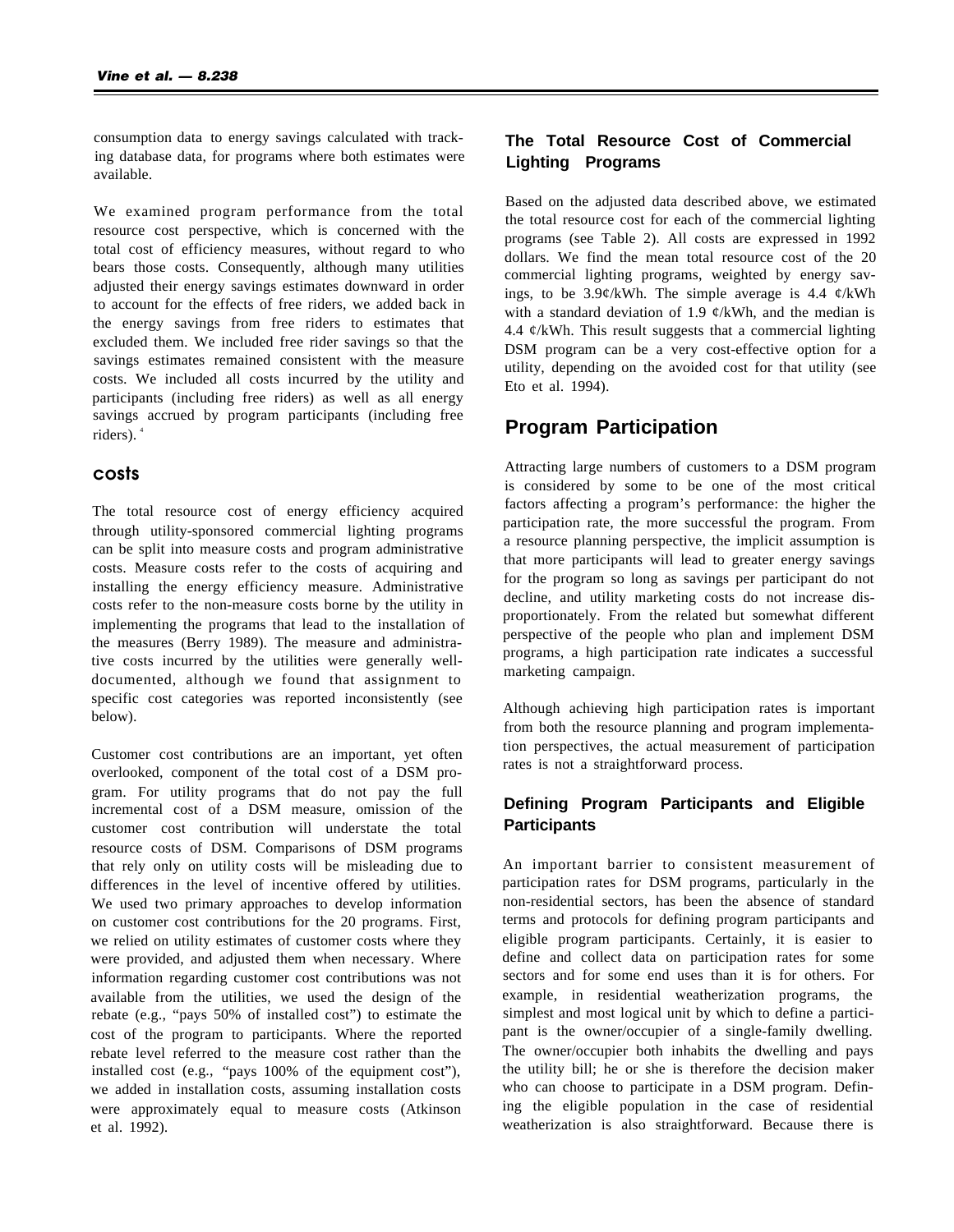| Utility                   | Program<br>Year | <b>Gross</b><br>Annual<br>Energy<br><b>Savings</b><br>(GWh) | Economic<br>Lifetime of<br>Measure<br>(years) | Admin.<br>Costs of<br><b>Utility</b><br>$($ \$,000) | Incentives<br>Paid by<br>Utility<br>$($ \$,000) | <b>Customer</b><br>Costs<br>$($ \$,000) | Levelized<br><b>Total Resource</b><br>Cost $(\mathfrak{c}/kWh)^1$ |  |
|---------------------------|-----------------|-------------------------------------------------------------|-----------------------------------------------|-----------------------------------------------------|-------------------------------------------------|-----------------------------------------|-------------------------------------------------------------------|--|
| <b>BECo</b>               | 1991            | 8.3                                                         | 15.0                                          | 792                                                 | 5,433                                           | $\Omega$                                | 7.2                                                               |  |
| BHEC (Pilot)              | $86 - 88$       | 2.8                                                         | 10.0                                          | 94                                                  | 132                                             | 528                                     | 4.7                                                               |  |
| BPA (Pilot)               | $'86 - '87$     | 3.2                                                         | 15.0                                          | 199                                                 | 805                                             | 133                                     | 4.5                                                               |  |
| CHG&E                     | $'90 - '91$     | 16.1                                                        | 10.0                                          | 708                                                 | 2,689                                           | 1,152                                   | 3.7                                                               |  |
| <b>CMP</b>                | 1992            | 15.7                                                        | 7.0                                           | 172                                                 | 1,232                                           | 251                                     | 1.8                                                               |  |
| Con Edison                | 1991            | 91.9                                                        | 11.0                                          | 8,943                                               | 21,496                                          | 21,496                                  | 6.8                                                               |  |
| GMP - Large C/I           | 1992            | 1.4                                                         | 14.7                                          | 251                                                 | 217                                             | 212                                     | 6.3                                                               |  |
| GMP - Small C/I           | 1992            | 4.0                                                         | 6.1                                           | 284                                                 | 888                                             | $\Omega$                                | 7.6                                                               |  |
| IE (Pilot)                | 1990            | 1.4                                                         | 12.0                                          | 29                                                  | 51                                              | 329                                     | 4.4                                                               |  |
| <b>NEES - EI</b>          | 1991            | 104.2                                                       | 18.0                                          | 11.701                                              | 33.680                                          | $\Omega$                                | 3.7                                                               |  |
| NEES - Small C/I          | 1991            | 23.5                                                        | 15.0                                          | 2,561                                               | 10,039                                          | $\Omega$                                | 5.2                                                               |  |
| <b>NMPC</b>               | 1991            | 134.4                                                       | 13.0                                          | 2.464                                               | 17,933                                          | 36,418                                  | 6.0                                                               |  |
| NU - ESLR                 | 1991            | 149.8                                                       | 17.0                                          | 5,313                                               | 27,301                                          | 10,098                                  | 2.5                                                               |  |
| <b>NYSEG</b>              | 1991            | 71.5                                                        | 10.0                                          | 1,612                                               | 4,007                                           | 4,007                                   | 2.3                                                               |  |
| PEPCO                     | $90 - 91$       | 40.5                                                        | 9.5                                           | 450                                                 | 1,282                                           | 1,770                                   | 1.2                                                               |  |
| PG&E                      | 1992            | 130.0                                                       | 15.9                                          | 2,406                                               | 9,626                                           | 50,086                                  | 5.0                                                               |  |
| <b>SCE</b>                | 1992            | 96.6                                                        | 12.9                                          | 680                                                 | 2.268                                           | 5,515                                   | 1.2                                                               |  |
| SCL (Pilot)               | 1990            | 16.9                                                        | 16.0                                          | 616                                                 | 2,683                                           | 1,150                                   | 2.5                                                               |  |
| SDG&E                     | 1992            | 66.2                                                        | 15.0                                          | 1.562                                               | 8.478                                           | 8,635                                   | 4.1                                                               |  |
| <b>SMUD</b>               | 1988            | 2.6                                                         | 5.0                                           | 173                                                 | 392                                             | $\Omega$                                | 6.5                                                               |  |
|                           |                 |                                                             |                                               | Itemized Costs per kWh Saved:                       |                                                 | Total:                                  |                                                                   |  |
| <b>Weighted Average</b>   |                 |                                                             |                                               | 0.5c                                                | 1.7c                                            | 1.7c                                    | 3.9c                                                              |  |
| Average                   |                 |                                                             |                                               | 0.7c                                                | 2.3c                                            | 1.3c                                    | 4.4c                                                              |  |
| <b>Standard Deviation</b> |                 |                                                             |                                               | 0.6                                                 | 1.7                                             | 1.4                                     | 1.9                                                               |  |

| <b>Table 2.</b> The Total Resource Cost of Commercial Lighting Energy Savings |  |  |  |  |  |  |  |  |  |  |  |
|-------------------------------------------------------------------------------|--|--|--|--|--|--|--|--|--|--|--|
|-------------------------------------------------------------------------------|--|--|--|--|--|--|--|--|--|--|--|

 $1$  Levelized total resource costs and avoided costs are calculated at a 5% real discount rate.

of eligible participants can be assumed to be the number of residential account numbers, Thus, the number of participants divided by the number of residential account numbers gives a reliable participation rate.

This basic model for calculating a participation rate in a residential weatherization program breaks down when applied to commercial customers participating in lighting efficiency programs. In the commercial sector, the decision to participate in a DSM program might be made by the owner of a building but could also be made by a building tenant. For owners of franchises, such as chains of restaurants or department stores, the decision to participate in a DSM program may be made by someone in the regional or national headquarters.

In our sample of 20 commercial lighting programs, program participants were generally defined as "account numbers", "customers", or "rebates paid". "Account number", used as the defining unit for program participation, can vary in meaning. Many small businesses have

generally one account number per household, the number only one account number. Iowa Electric Light and Power Company, for example, processed only one rebate application per customer, and each customer had only one account number. The program was available to all C/I customers within a given service area, so the eligible population was equal to the number of C/I account numbers in that service area.

> The one-to-one correspondence between a single "customer" and an account number is less common for larger enterprises, however. On the one hand, large companies and industries can have multiple account numbers. A chain of grocery stores in a single town, for example, is likely to have an account number for each store. On the other hand, one account number can represent a large number of buildings—such as a university or government complex.

> The use of "customers" as the defining units for program participation can also have a variety of meanings. Often, "customer" is synonymous with "business" or "company" and indicates an organization with a single owner. A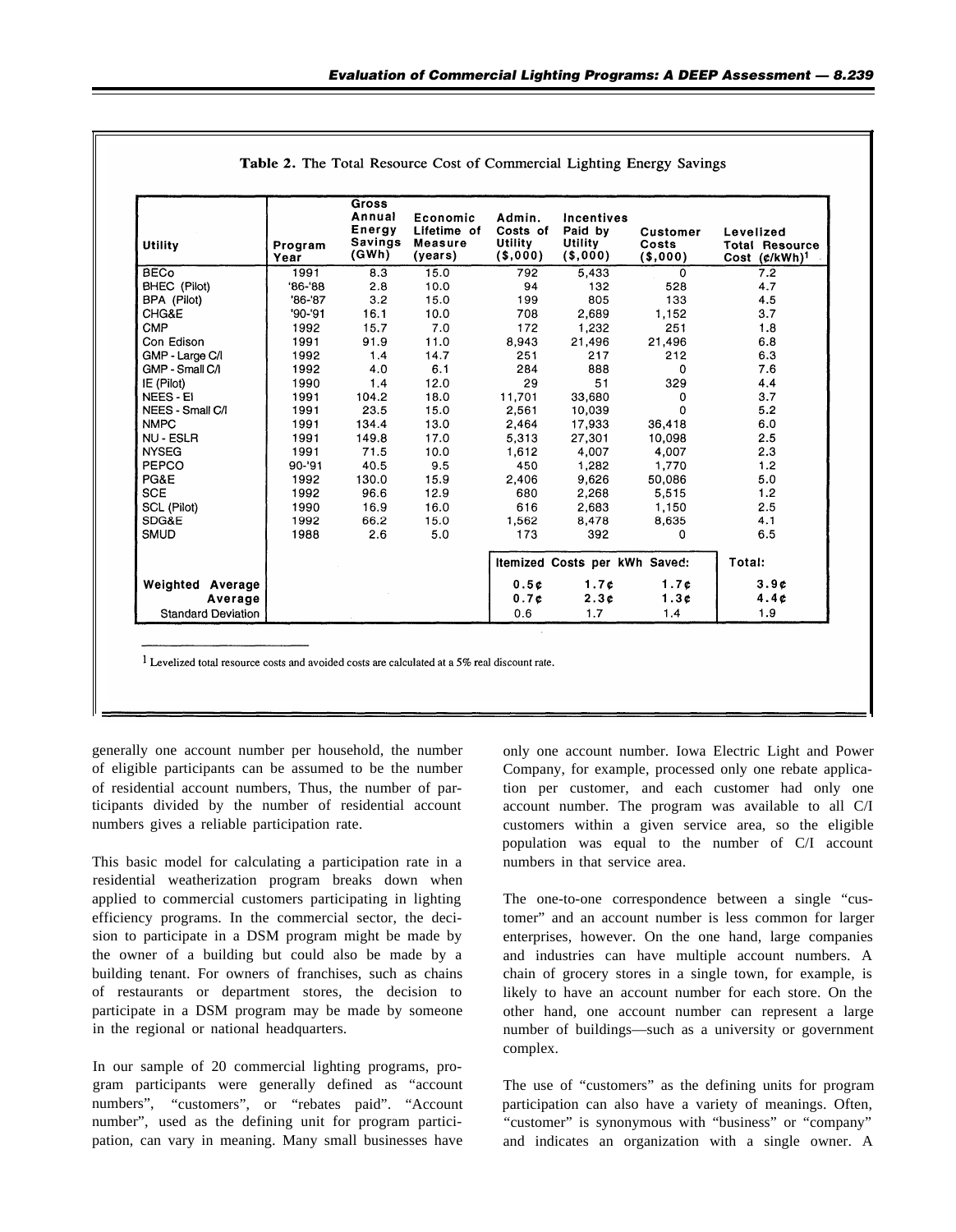customer can be a small business occupying part of a building or a single building or can be a much larger organization. For Sacramento Municipal Utility District (SMUD), counting customers corresponded closely to counting account numbers because the businesses participating in their program were small and generally had only one account number. In contrast, Consolidated Edison of New York (Con Edison) counts "unique customers." In this case, a bank with several branches would be considered a single participant even if each branch had its own account number.

The use of "rebates paid" as the defining units of program participation, like the use of "customers", can have a variety of meanings. "Account numbers" and "customers" sometimes correspond to single rebates and sometimes do not. In addition, rebates sometimes correspond to a single efficiency measure (a lighting control system, for example) and other times correspond to a large number of measures. According to one utility contact, when a local club was given more than 10,000 compact fluorescent bulbs to resell for \$3/bulb, the bulbs were considered to be a single rebate. In contrast, large businesses housed in multiple buildings might submit one rebate application for each structure. Multiple rebate applications per customer are particularly common in multi-technology programs where the application for efficient lighting equipment is likely to be separate from the application for other types of measures such as efficient HVAC equipment. If the number of rebates paid corresponds directly to a number of account numbers or a quantifiable number of customers, rebates can be used to determine a participation rate. When numerous rebates are available to single customers or account numbers, however, it is difficult to determine the number of potential rebates and thus difficult to determine a participation rate.

*Complications of Comparison Among Terms* **Defining Program Participants.** Participation rates determined by the three general terms described above have important internal uses for utilities. As long as participation is measured consistently, a utility can compare participation rates among its own DSM programs and over a number of years for a single program. Because the terms used to define participation vary among utilities, comparisons of participation rates among different utilities are less straightforward. One must ensure that the units used to compare participation among utilities are defined in the same way.

*Criteria for Limiting the Size of the Eligible* **Population.** Comparing participation rates among utilities can also be complicated by the different ways in which utilities define the number of customers eligible for program participation. In our sample of 20 C/I lighting programs, the number of eligible participants was most

commonly defined as either the total population of C/I customers in a given service area or the portion of the C/I customer population that met specific criteria. For Boston Edison Company's Small C/I Retrofit Program, for example, only non-residential customers with a peak demand of less than 150 kW were eligible.

Generally, for programs that define a subset of the entire C/I population as eligible, participation rates will tend to be higher. For example, Bonneville Power Administration's (BPA) program was available only to high-ceilinged C/I warehouse facilities in one county; because of these limiting eligibility criteria, the program was available to only 207 participants. Consequently, with only 24 participants, BPA had a participation rate of 11.6% over two years. In contrast, Central Hudson Gas and Electric (CHG&E) offered incentives to all of its C/I customers. Although the CHG&E program had close to 50 times as many participants in a single year as BPA had during the two-year life of its program, CHG&E's annual participation rate was only 3% because the program was available to the approximately 35,000 account numbers—CHG&E's entire C/I customer classes.

**Repeat Participation.** Even when the terms used to define participation are consistent, determining a participation rate can be complicated by those who participate more than once in a single DSM program. Repeat participation is especially common for large commercial customers. Businesses with larger facilities may use an ongoing DSM program to retrofit separate buildings or even wings or floors of the same building over the course of several years. If the business submits a new rebate application each year and is counted as a separate participant each year by the utility sponsoring the program, the resulting cumulative participation rates can be inflated. Repeat participation is particularly important in lighting programs because new technologies are often offered by the programs each year and satisfied former participants often wish to reapply.

#### **Program Maturity**

Because program planners and marketing staff members are often evaluated on how well a DSM program performs in a given year, they are often interested in annual participation rates. Resource planners within utilities, however, are more likely to be interested in cumulative participation rates because these rates are indicative of the lifetime energy savings potential of a DSM program. In the early years of a DSM program, as word slowly spreads about the program, participation rates are typically low. As the market delivery system matures, however, participation rates should become higher and more indicative of the overall performance of the program. For example, NEES's Small C/I Program had 666 participants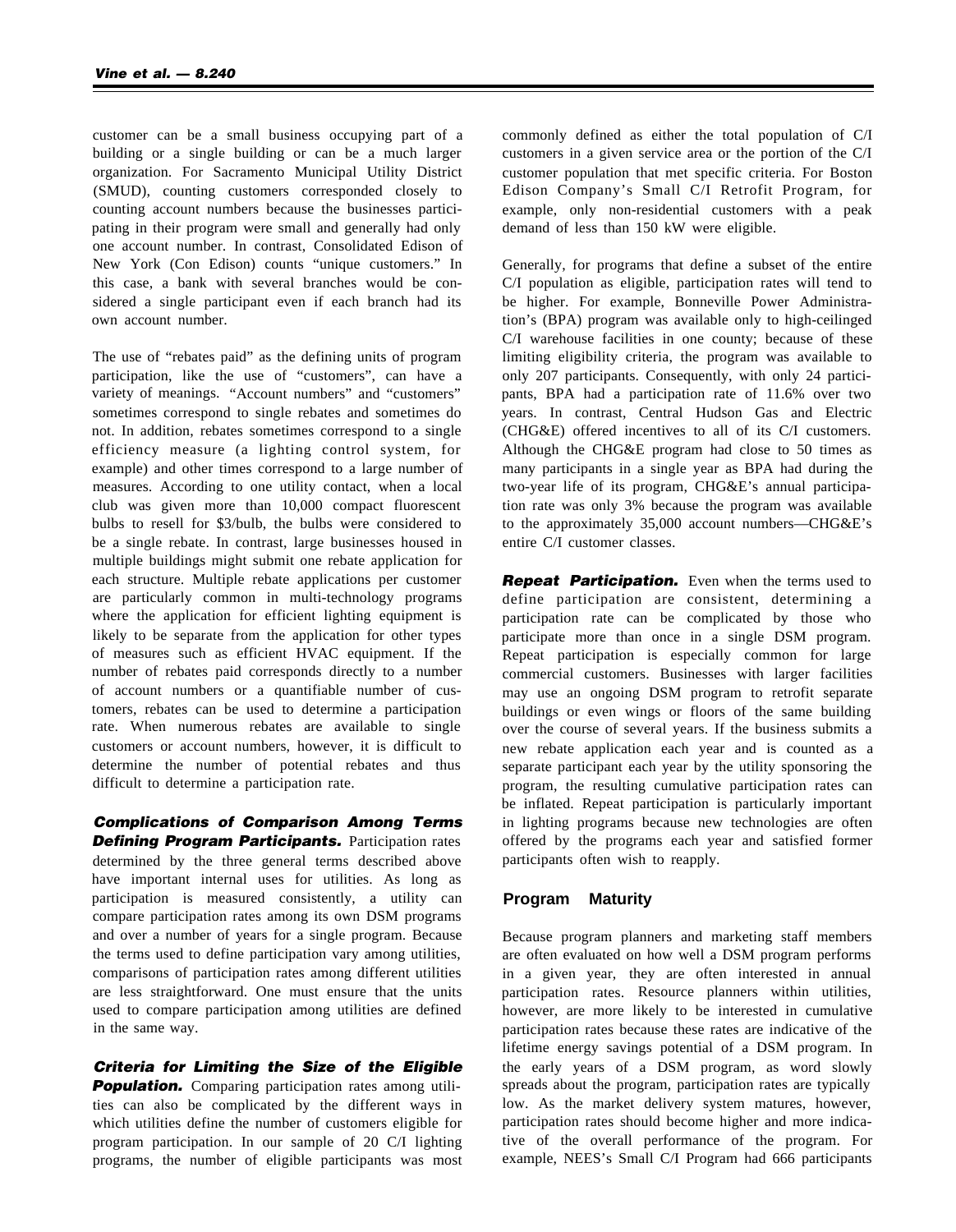in its first year, followed by 2,152 participants in the second year, and 2,494 in the third (resulting in a 9.7% cumulative participation rate). Thus, for programs that have only been operating for one to two years, as have the majority of programs we examine in this report, annual participation rates may not be as meaningful as cumulative participation rates. After a program has had several years to mature, however, the annual participation rate may become a more reliable indicator of how well a program is reaching its customers.

#### **Program Budget**

One of the most important impediments to cross-utility comparisons of participation rates is the internal constraint on participation established by the annual DSM budgeting process of most utilities. Some programs are implemented quickly, deplete their allocated budgets, and are then suspended until additional funds are available and/or financial incentives are reduced in order to curb demand. Most utilities wish to avoid this stop-and-go process and plan for a gradual phase-in of their programs; typically, a small pilot program is initiated and, after one or two years, a more comprehensive program is implemented for a larger group of customers. Consequently, program marketing is calculated, so that demand for program services does not outpace the program budget. In addition, program participation goals are staged incrementally, so that "system overloads" do not occur. For programs where participation goals are carefully managed, the effects of other program design features on participation rates may be hard to identify. In some programs, sufficiently large budgets allow utilities to meet unanticipated demand, allowing participation rates to be comparatively higher. In contrast, for several lighting programs, the exhaustion of program budgets appeared to be the only factor limiting participation.

### **Comparing Participation Rates for Commercial Lighting Programs**

The previously described challenges to measuring participation rates consistently led us to restrict our comparative analysis to eight programs. Four of the programs tracked participants by "account number"; two programs tracked participants by "rebates paid"; and the remaining two programs tracked participants by "customer." In our analysis, each "rebate paid" and "customer" corresponds to a single account number. For all eight programs, the eligible population used to calculate the participation rate is based on account numbers. This smaller sample of eight programs is more homogeneous than the total sample of 20 programs because the eight are "mature" programs that have been operating for several years. None of the eight programs is a pilot program and all have been in operation for two years or more. We found the average annual participation rate to be 4.0% (ranging from a low of 0.6% to a high of 16.1%).

We strongly believe that the success of a utility-sponsored DSM program is not a random event, but is systematically related to aspects of program design and implementation. Currently, however, a precise understanding of how DSM program success is related to specific program features is severely limited by inconsistencies among utilities in their reporting of DSM program data. Inconsistencies in utility reporting of participation data limited our comparative analysis to less than half of our 20 programs; and because of the small size of the sample, we found it impossible to identify clear relationships between participation rates and other program characteristics (e.g., percent of measure cost paid by utility). To better understand these relationships, it will be necessary to analyze a larger data set. Consequently, we strongly recommend further study of participation based on additional programs for which "participants" and "eligible populations" are defined and measured both carefully and consistently.

# **Energy Savings Per Participant**

Defining participants as "account numbers, " "customers," or "rebates paid" does not directly account for the diversity of energy-efficient lighting technologies offered by lighting DSM programs or for the total number of measures installed. A single participant can represent the installation of a single lighting measure or 1,000 measures; similarly, the measures may all be the same technology (HID lamps, for example) or may be an assortment of numerous different technologies. Consequently, although participation rates are valuable indicators of customer response to a program over time, savings per participant may be a more meaningful measure of a program's ability to achieve cost-effective savings.

Achieving a high level of energy savings per program participant is commonly considered to be a measure of the performance of a DSM program. Indiscriminate use of savings per participant as a measure of program performance, however, could lead one to the simple conclusion that utilities should target only their largest customers for DSM participation because these customers tend to have the largest savings potentials. Targeting the comparatively small number of large customers for DSM programs can bean effective way of minimizing utility costs by reducing the number of utility transactions. Accordingly, utilities frequently promote DSM programs to their largest customers in order to achieve large energy savings. Yet, a utility that wishes to maximize the cost-effectiveness of energy saved in its service area is likely to have good reason for focusing on medium and small customers as well as larger ones.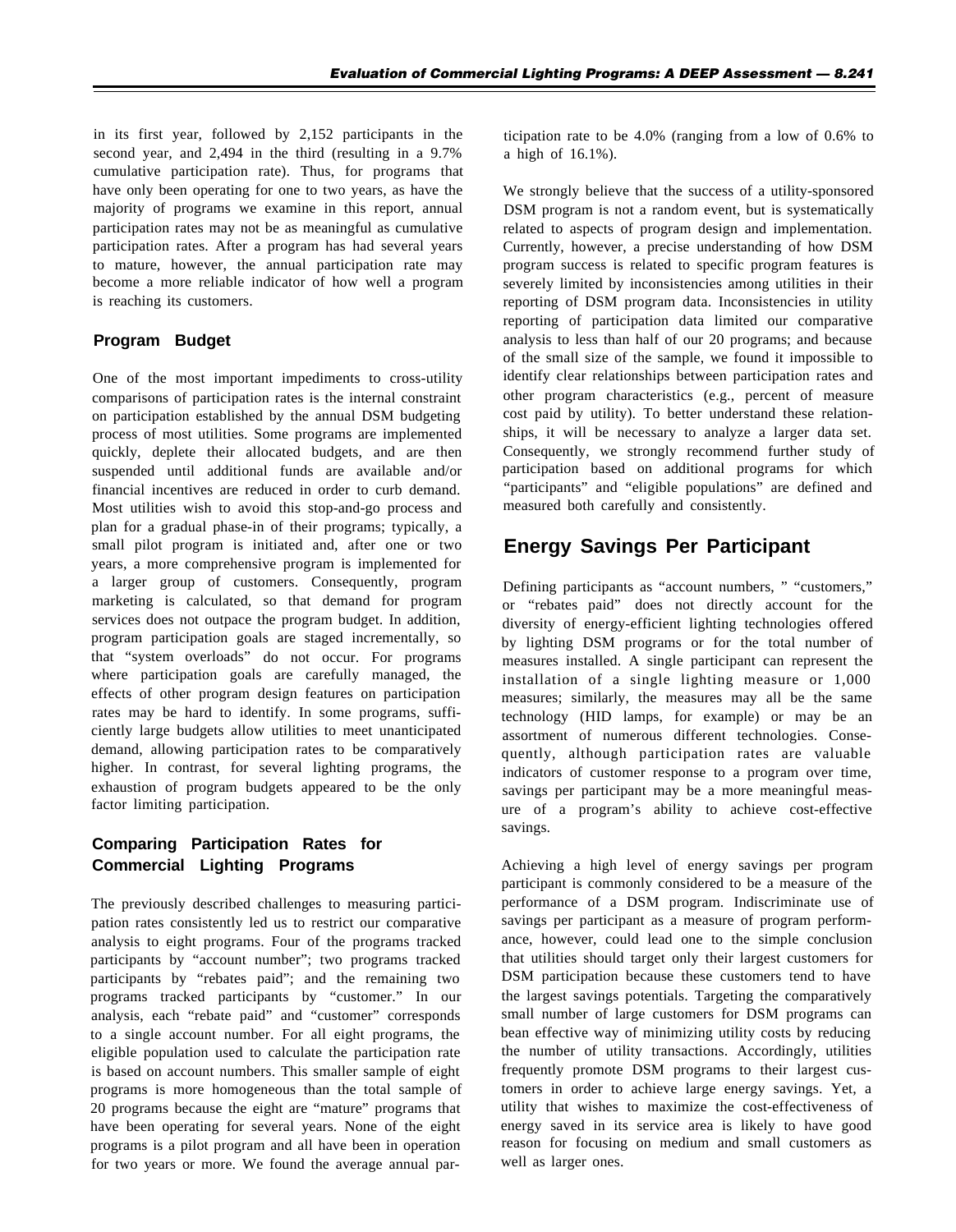In this section, we discuss three different ways of measuring the average energy savings per participant. In order of increasing precision, these include: reduction in energy use; reduction in the energy use of specific end uses (e.g., lighting); and acquisition of all cost-effective energy savings.

The most easily calculated measure of average energy savings per participant is based on the reduction in per participant energy use as a result of a DSM program. In this case, the total energy savings attributed to the program are divided by the number of program participants. The advantage of measuring the overall reduction in energy use is that customer billing data for before and after the efficiency program are typically available from the utility. The disadvantage of measuring energy savings per participant in this way is that one cannot be sure that a change in energy consumption is actually attributable to the DSM program nor can one attribute the changes in energy use to particular end uses. However, because information on the reduction in pre-retrofit energy use was available for only a few of our programs, we could not draw any definitive conclusions from our data.

A more involved method for measuring the performance of a DSM program in acquiring all available cost-effective energy savings is to calculate, on a per participant basis, the energy savings as a percentage of the pre-program energy use associated with specific end uses. In other words, for lighting programs, one would compare preprogram lighting energy consumption to post-program lighting energy consumption. Acquiring end-use information on a per participant basis, however, is more expensive than collecting billing data. We were not able to acquire this information for any of our programs.

If maximizing cost-effective energy savings is a program objective, the most meaningful measure of energy savings per participant would consider energy savings as a percentage of the cost-effective savings potential. In other words, one would measure for each participant and for each end use the extent to which all cost-effective energy savings have been achieved through a given DSM program. This measure indicates the depth of energy savings achieved for each participant and provides a meaningful basis for assessing the remaining potential for energy savings. Measuring the depth of savings per participant is important for assessing the size of "lost opportunities, " energy savings that are often much more difficult and/or expensive to acquire because they were not addressed the first time a customer participated in the efficiency program. Unfortunately, estimating the energy savings potential on a per participant basis requires extensive market research as well as a large program budget. We were not able to acquire this information for any of our programs.

Energy savings per participant, when qualified properly, can be an important measure of program performance. Without these qualifications, which indicate the fraction of cost-effective energy savings achieved by a DSM program, the measure of energy savings per participant based on billing data alone stops short of providing conclusive information on the performance of a program.

## **Minimizing Utility Costs**

Minimizing the cost of a DSM program to the utility is commonly considered to be an important measure of the performance of a DSM program. Maximizing savings per utility dollar invested in DSM suggests that ratepayer dollars are being spent wisely. Before examining the effect of utility DSM costs on ratepayers, we describe the difficulty of comparing utility DSM costs among utilities as well as the relationship between utility costs and some other measures of program performance.

#### **The Difficulty of Comparing Utility Costs Among DSM Programs**

The total resource costs of DSM programs can be split into measure costs and program administrative costs. Measure costs are the costs of acquiring, installing, and operating an energy efficiency measure. Administrative costs are the non-measure costs borne by the utility in implementing programs that lead to installation of efficiency measures. The components of administrative costs generally include labor; program support such as advertising and program promotion; and general administration such as departmental secretaries and administrative staff. Measurement and evaluation (M&E) costs are also sometimes included.

For most of our 20 lighting programs, utilities did not report administrative costs that were broken down by component. When utilities did report administrative cost components, the components varied widely from utility to utility. As Berry (1989) has noted, the lack of standardized definitions for administrative cost components makes it difficult to compare these costs among programs. It is particularly difficult to allocate administrative overhead and M&E costs consistently, because they are often tracked for a utility's overall DSM activities rather than on a program-specific basis. However, it is especially important to understand the components of the costs reported for a DSM program if one plans to compare costs across utilities. For example, for two utilities that report non-incentive costs for which the components are unidentified, one may include overhead and M&E costs as well as shareholder revenues while the other may include only the costs of program marketing and the labor of fulltime program employees. The cost components were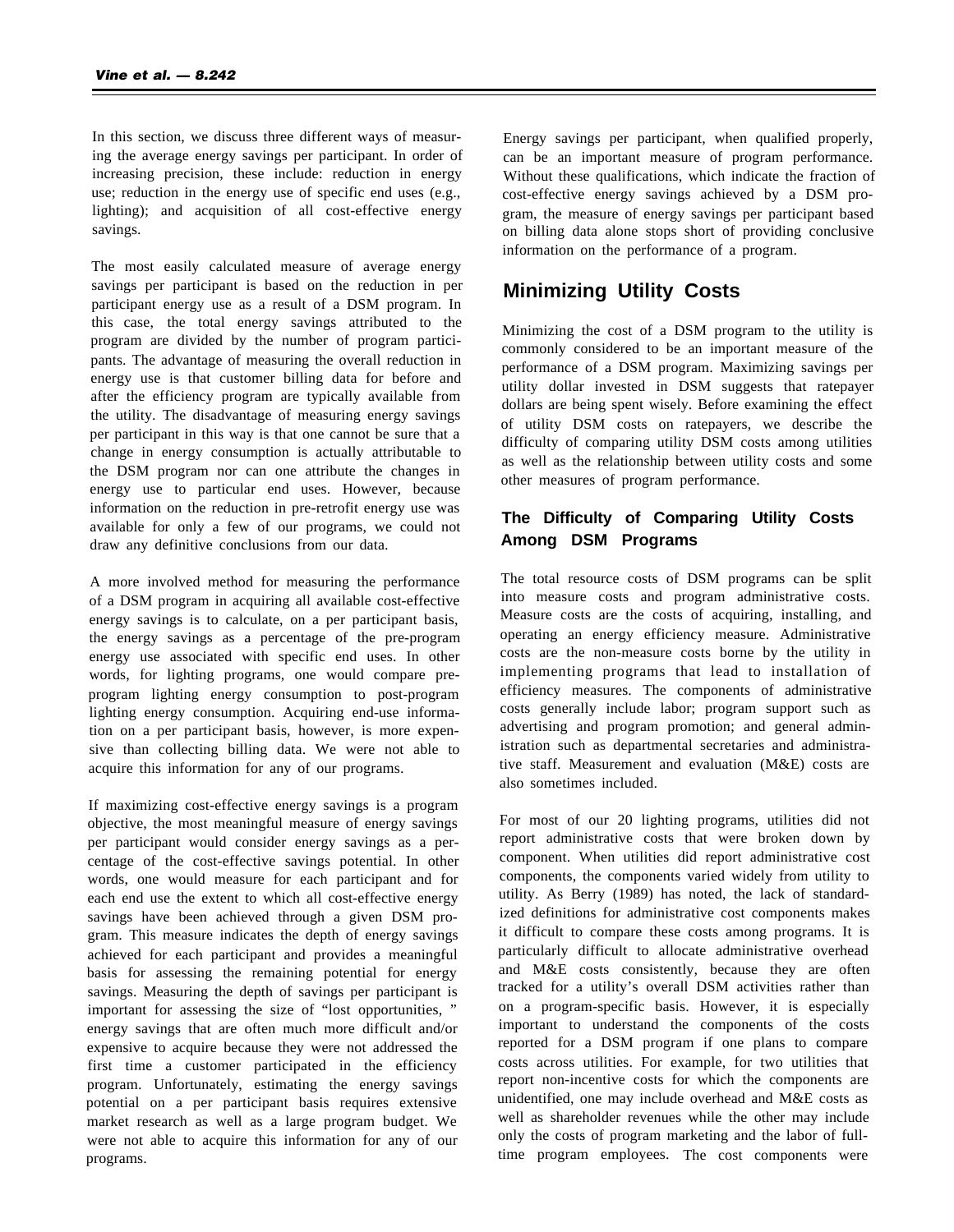rarely listed in evaluation reports for the 20 lighting programs, and it often required conversations with several contacts at a utility in order to understand the nonincentive cost components of a single program.

### **The Relationship of Utility Costs to Program Performance**

For our sample of 20 lighting programs, our analysis indicates no correlation between the utility's administrative costs per participant and the participation rate. In addition, we see no correlation between the utility's measure costs and the energy savings per participant. This is not particularly surprising because utility expenditures constitute only part of the cost of energy savings. For our 20 lighting programs, the percentage of the total program cost paid by the utilities ranges from approximately 20% to 100%, with program participants paying the remainder. Because customer costs are an important component of the total cost of a DSM program, minimizing utility costs will not necessarily lead to more cost-effective programs from a total resource cost perspective.

#### **Utility Costs, Free Riders, and Rate Impacts**

Given these findings, free riders appear to be the most important remaining influence on the utility cost and consequent rate impacts of DSM programs. The average level of free-ridership was 17% in the 17 out of 20 programs where free riders were measured. The primary effect of free riders is to reduce the *savings* directly attributable to a utility-operated DSM program. In our project, we examined levelized total utility costs based on both gross energy savings and net energy savings. We find that the average increase in the levelized utility costs resulting from free riders is only 0.6¢/kWh. We also find that the average program in our sample incurred 31% in additional utility costs as a result of free rider participation (excluding the effects of net revenue losses). Clearly, minimizing free riders should be an important design strategy for minimizing the rate impacts of DSM programs.

### **The Challenges to Comparing Utility DSM Programs**

Although our original intention was to rely upon data reported in process and impact evaluation documents for the 20 lighting programs, we frequently found that the information contained within the evaluation reports did not meet our needs, for the following reasons:

the methodology for calculating energy savings was not reported;

- energy savings were sometimes not identified as "net" or "gross"; and adjustments to energy savings (e.g. adjustments for free-ridership) were not always quantified or even described;
- the costs of the program to the utility, as well as to the program participants, were not reported;
- program costs, when reported, were not broken into subcategories other than incentives and administrative costs;
- participant costs, when reported, did not clearly indicate whether or not installation costs had been accounted for; and
- the number of program participants and the size of the eligible population were not reported.

Because essential data were lacking in evaluation reports, we sought information from other published material (e.g., utility filings with regulatory commissions) and contacted program managers and evaluators by telephone. In all cases, extensive discussions with utility staff members, over a period of weeks and sometimes months, were required to verify our interpretations of the utilitysupplied information.

Frequently, reaching a contact at a utility and acquiring needed data was time-consuming and complicated. Utility staff members are busy, and they often did not have time to verify the information we had obtained from evaluation reports or to provide the missing pieces of information that we wanted. The hesitancy of utility contacts to assist us in our research was sometimes increased by our asking about a program year which would require them to retrieve archived data. Finally, particularly at larger utilities, we often had to contact several individuals within the organization in order to get answers to our questions regarding energy savings calculations, program costs, and eligible populations. Reaching so many staff members required additional effort and, because of the number of information sources, increased the potential for inconsistency in the data.

Even when we reached the person best able to verify our data and answer our questions, we were frequently confronted with inconsistencies–between data from the utility contact and from the evaluation reports, and even among the utility contacts themselves. The staff members sometimes informed us that the numbers we had taken from evaluation reports were no longer applicable. The most common explanations for this change were that program data had been updated, newer and better evaluation techniques were now being used on data from that program year, or that the numbers had been prepared for a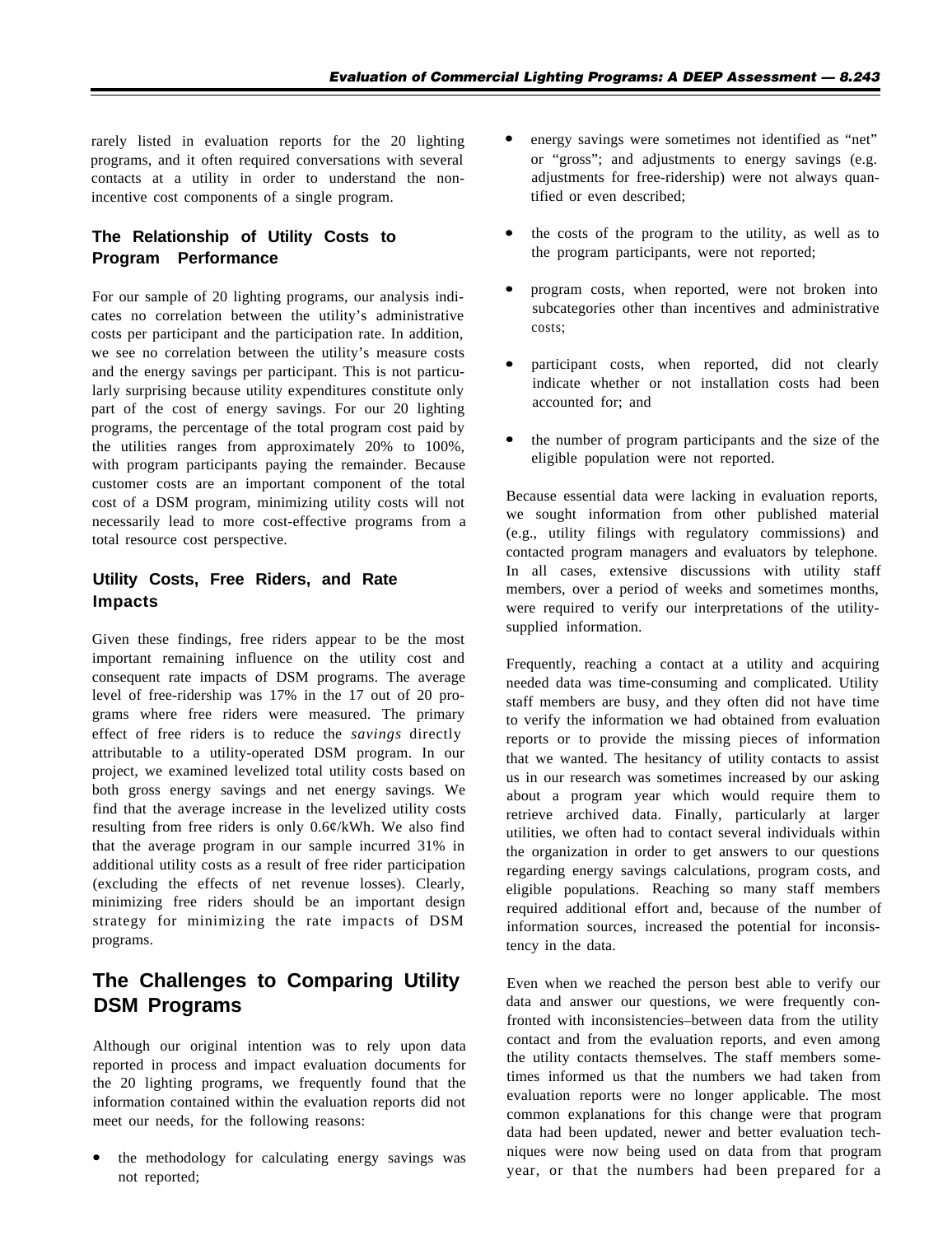regulatory filing and were not suited for our research purposes. After discovering data inconsistencies, we questioned the utility sources about which numbers to use; we were sometimes told to rely on a single report and other times were given new numbers altogether. On occasion, two contacts within a utility would disagree about the data we should use. In these cases, we asked the disagreeing parties to speak to each other and provide a joint recommendation.

### **Conclusions**

In the DEEP project, we have shown that it is possible to compile and analyze the measured results of energy efficiency programs in a consistent and comprehensive fashion. Although utility contacts were generally cooperative in providing information on their DSM activities, our work has made it very clear to us that future data collection and analysis would be facilitated by greater industry standardization of the terms and reporting formats for DSM program information. We agree with Hirst and Sabo (1991) that there is a real need to encourage consistency in the collection and reporting of data on DSM programs. There are encouraging signs in this direction: a few states (California, New Jersey, and New York) have developed measurement and evaluation protocols to encourage consistency among utilities as they collect, analyze, and report data. The Association of Demand-Side Management Professionals is also exploring options for encouraging similar guidelines among its members. The challenge to go beyond state boundaries to national guidelines and protocols will have to be faced by national organizations, such as the U.S. Department of Energy, the Electric Power Research Institute, and the National Association of Regulatory Utility Commissioners. If these national organizations are interested in comparisons of performance of utility DSM programs across the country, more resources will need to be devoted to (1) assist other states in the development and implementation of measurement and evaluation protocols that are similar to those already being implemented, and (2) sponsor workshops, demonstrations, and forums for the development and implementation of national measurement and evaluation guidelines.

### **Acknowledgments**

This work was supported by the Assistance Secretary for Energy Efficiency and Renewable Energy, Office of Utility Technologies, of the U.S. Department of Energy under Contract No. DE-AC03-76SF00098, Bonneville Power Administration under Contract No. DEA17991BP23463, and the Rockefeller Family and Associates.

### **Endnotes**

- 1. Other sponsors of DEEP are the Electric Power Research Institute, The Energy Foundation, Bonneville Power Administration, and the Rockefeller Family and Associates. Eventually, the database will also include information about programs sponsored by gas utilities.
- 2. Some of these programs involve only industrial customers and some include non-lighting measures. We include in our study only those multi-technology programs for which lighting cost and performance data were separable from full-program data.
- 3. New England Electric System's Energy Initiative program provides a 100% rebate of installed cost, but the participant does have to make the initial cash outlay.
- 4. For 17 of our programs, we use the free-ridership estimates provided by the utilities. Because one program relied on an evaluation method that corrected for free riders endogenously (i.e., a billing analysis) and did not estimate free-ridership with a separate evaluation (as did the other utilities relying on billing analyses), we assume free riders to be 20%, based on the mean free-ridership found for the 17 programs mentioned above. For the two programs in which free-ridership was determined by a collaborative process, we substitute our 20% estimate for the collaborative estimate.

### **References**

Atkinson, B., McMahon, J., Mills, E., Chan, P., Chan, T., Eto, J., Jennings, J., Koomey, J., Lo, K., Lecar, M., Price, L., Rubinstein, F., Sezgen, O., and Wenzel, T. 1992. *Analysis of Federal Policy Options for Improving U.S. Lighting Energy Efficiency: Commercial and Residential Buildings.* LBL-31469. Lawrence Berkeley Laboratory, Berkeley, California.

Berry, L. 1989. The *Administrative Cost of Energy Conservation Programs.* ORNL/CON-294. *Oak* Ridge National Laboratory, Oak Ridge, Tennessee.

Energy Information Administration (EIA). 1993. *Electric Power Annual 1991.* DOE/EIA-0348 (91). Energy Information Agency, Washington, D.C.

Eto, J., E. Vine, L. Shown, R. Sonnenblick, and C. Payne. 1994. *The Cost and Performance of Utility Commercial Lighting Programs.* LBL-34967. Lawrence Berkeley Laboratory, Berkeley, California.